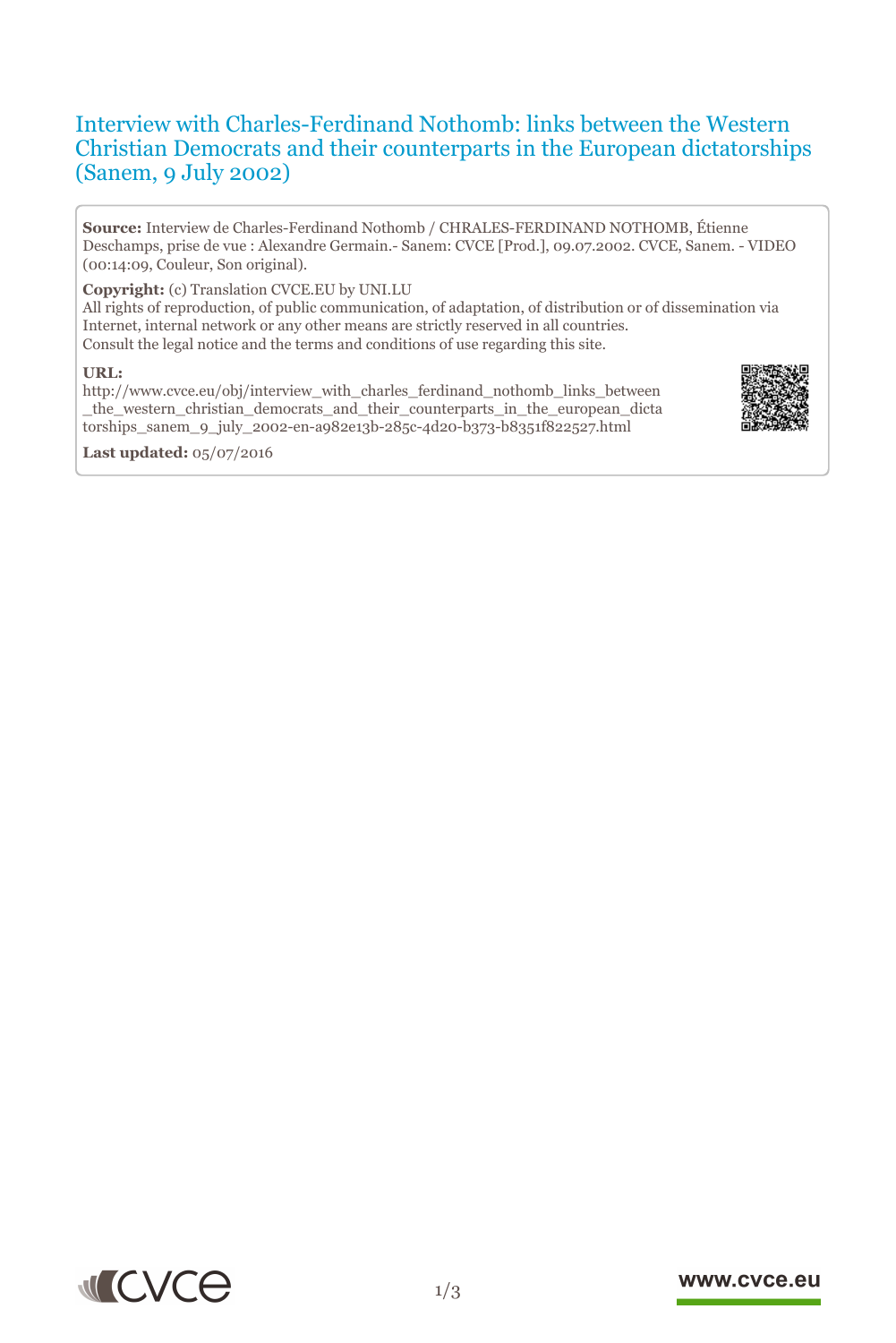# **Interview with Charles-Ferdinand Nothomb: links between the Western Christian Democrats and their counterparts in the European dictatorships (Sanem, 9 July 2002)**

[Étienne Deschamps] During the period of the dictatorships, did the Christian Democrat parties of Western Europe maintain official or regular contact with their opposite numbers in Spain and Portugal? If so, what are your recollections of this contact?

[Charles-Ferdinand Nothomb] With regard to the problem of the Christian Democrat parties of Europe and other non-democratic countries in Europe — I mentioned just now the European countries which did not belong to the Council of Europe. There were certainly delegations, but I would say that instinctively we were strongly anti-Communist yet reluctant to reject them out of hand. We would meet delegations and sometimes it was very difficult. They would complain about all they had to endure, demanding that we condemn everything outright. And we would say: 'Yes, that may be so, but you must be reasonable.' That memory spans about 15 years, and we might come back to that in a moment with respect to the role of Christian Democrat parties regarding Eastern bloc countries. You asked about Spain and Portugal and I can give you a clear answer for Spain because I remember the names. The European Christian Democratic Union had a Spanish section. It had three groups, one consisting of the former Christian Democrat party which had supported the Republic and was led by Gil-Robles. His son was President of the European Parliament until recently and now chairs the European Movement, of which I am a member. Robles senior, so to speak, had been a minister in the Republic and was flying the flag to say that, yes, there were Christian Democrat political forces in Madrid. Then there was the Basque Nationalist Party and the Democratic Union of Catalonia, both of which had also opposed Franco since the Civil War. We met the three groups together, under the name of the Christian Democratic Team of the Spanish State. They provided us with a regular source of news, so that when democracy was restored in Spain and preparations were made for the first elections, we opened in Brussels — more exactly the Christian Socialist Party (PSC) opened — an office for the Spanish Christian Democrats involved in the campaign, targeting in particular the Spanish community in Belgium, which represented a significant minority. Their leader was Ruiz Jimenez, an eminent academic who was friendly, intelligent and fair-minded. But he suffered a crushing defeat in the elections, perhaps because he was too clever, too elitist, etc. After the election the various parties, in particular the Christian Democrats, merged with another group to form the People's Party. I was in the Basque country recently and I inquired what had become of them. I was told: 'The European People's Party union has expelled the Basque Nationalist Party, which is currently running the Basque country.' Mr Aznar's People's Party said: 'No, there is only one Spain and that is us, so the others can't be part of the team.' When I went to see the representative of the Democratic Party of Catalonia recently, I caught a glimpse of the history of this Democratic Union of Catalonia. Mr Canelas, their representative, was the only Christian Democrat member of parliament elected in Catalonia in the disastrous first election. He is now Catalonia's mediator, a highly respected person there. The Democratic Union played an essential part in finding the right balance between the Spanish institutions during the transitional period, particularly in establishing relations between Spain and Catalonia, but this was not reflected in popular support, which went to the regional Catalan parties rather than the Christian Democrat Party, which had represented Catalonia for quite a long time and had struck a balance with the government in Madrid. I would often say to myself — which only goes to show how often we are mistaken — 'There will be no end to it in Spain.' We do things, partly out of friendship, partly to be polite, and also because one has to do something. We did not think things would work out, but those who kept faith were right. It is the same with the Eastern bloc countries. When Wilfried Martens and I took over the leadership of the Flemish Christian People's Party (CVP) and the PSC, respectively, we as Christian Democrats very soon had to decide how to respond to the invitations we received to visit Eastern European countries. The approach adopted by Belgium's Socialist parties seemed presumptuous and irresponsible. They would appear in public with the Communist leaders and spend their holidays in dachas. They fraternised with them. So for several years we wondered whether we should go and see what was going on, whether we should meet people. We went to Poland on our first visit. After the Gomulka revolution, the Diet, their parliament, had become more democratic and two Catholic parties, Znak and Pacs, had been allowed in, defending different positions. We decided we should go and see them, but for that we needed to be invited, so we accepted the invitation of the Democratic Union or the National Union — they were organisations typical of the Communist regimes which claimed not to be Soviet but People's Republics — or indeed the Union of Parties. In the Polish parliament there was the Communist Party, the Peasants'